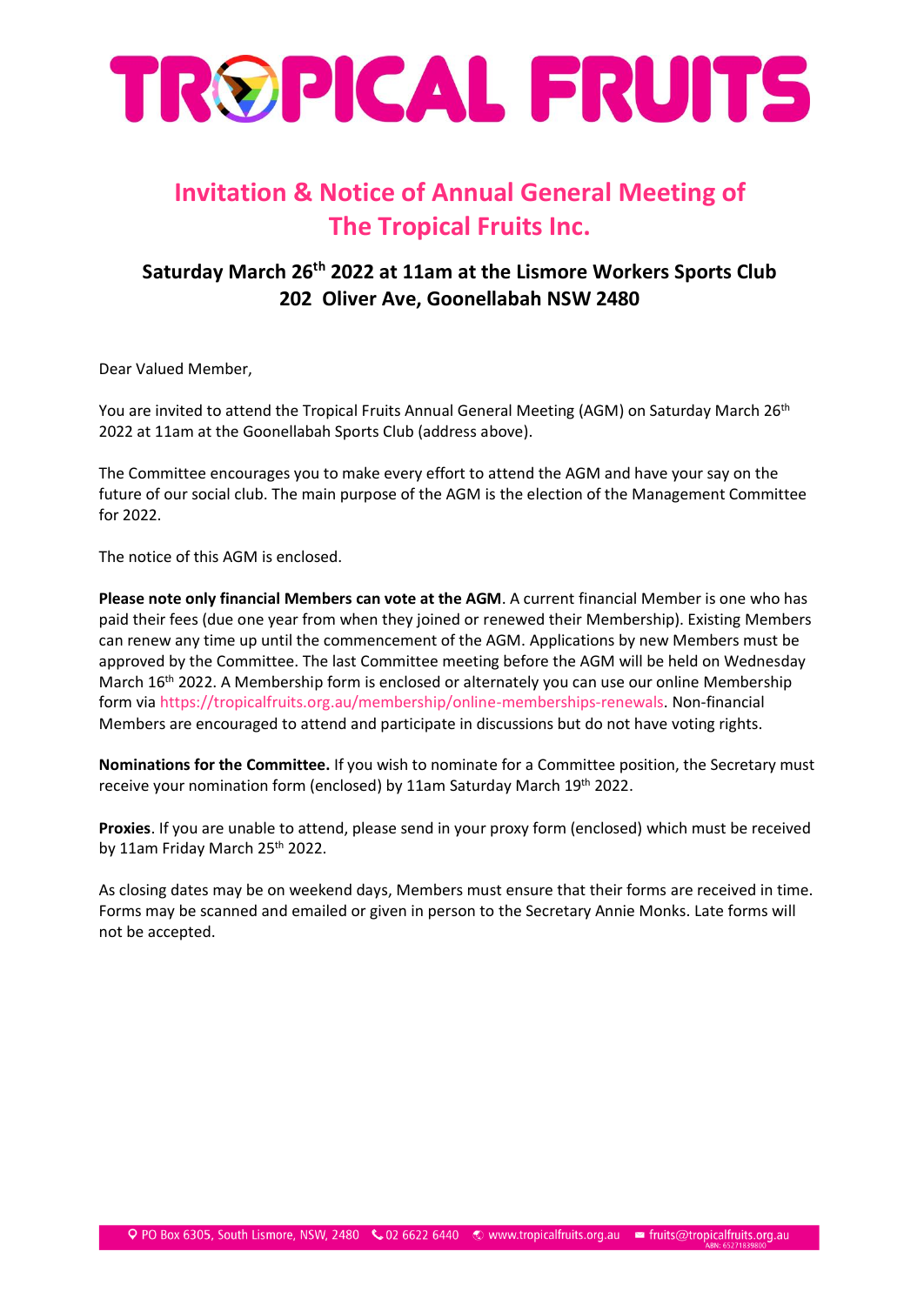# TROPICAL FRUITS

#### **AGM Agenda**

- 1. Open meeting and apologies
- 2. Receive and confirm the minutes of the 2021 AGM
- 3. Receive and accept Annual Reports from Office Bearers
- 4. Election of Office Bearers and Committee Members for 2022:
	- I. Chairperson
		- II. Event Coordinator
		- III. Treasurer
		- IV. Secretary
		- V. Five Ordinary Members
- 5. Appointment of Auditors
- 6. Close meeting

To view copies of the 2021 AGM Minutes, Auditors and Committee Reports prior to the AGM please contact the office staff.

No other business will be conducted at the AGM.

**Annie Monks** Tropical Fruits Secretary March 10th 2022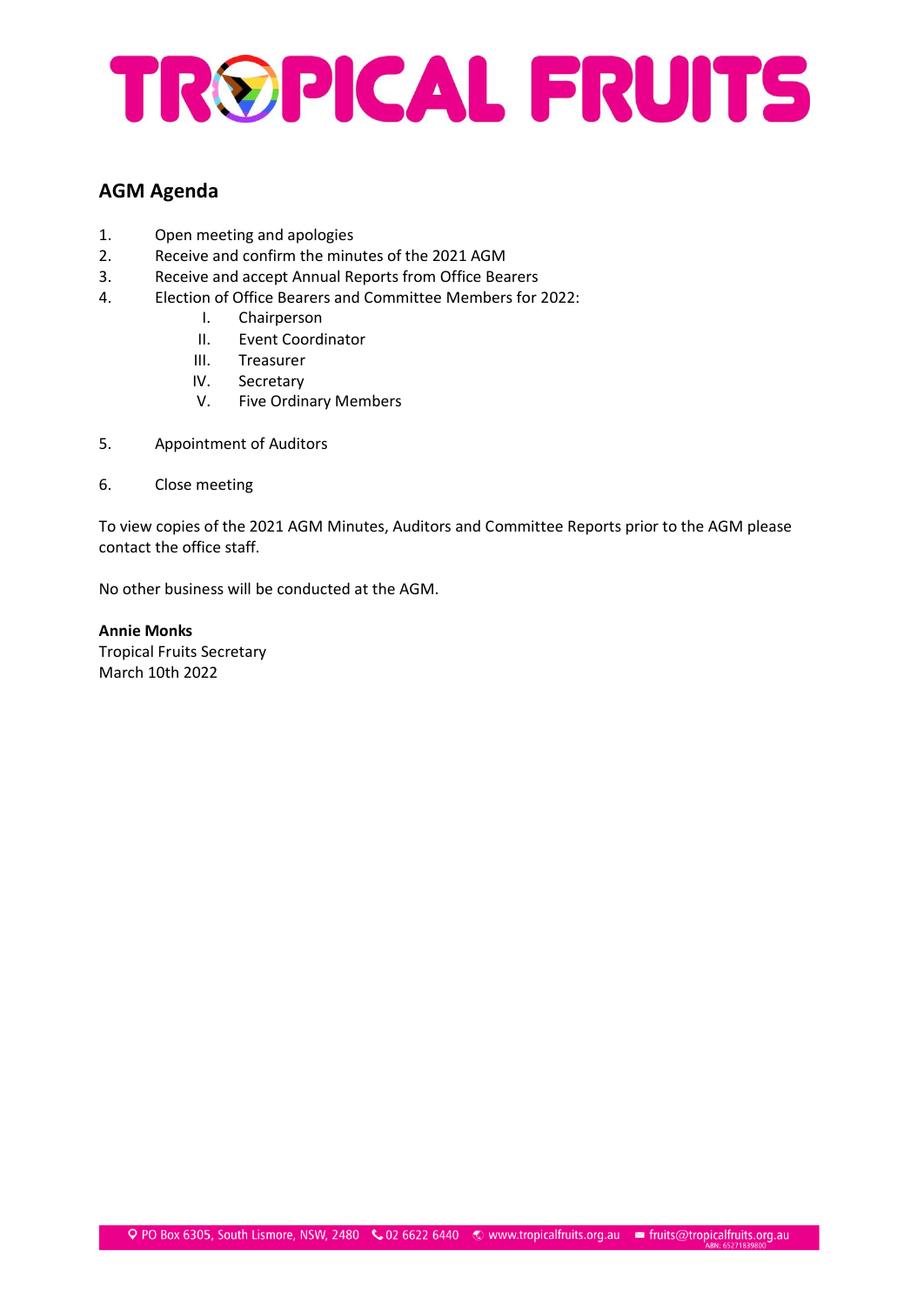

### **Annual General Meeting Saturday March 26th 2022**

#### **NOTICE**

The Committee of The Tropical Fruits Inc. gives notice to Members that a General Meeting of Tropical Fruits will be held at 11am on Saturday 26<sup>th</sup> March 2022 at the Lismore Workers Sports Club 202 Oliver Ave, Goonellabah NSW 2480